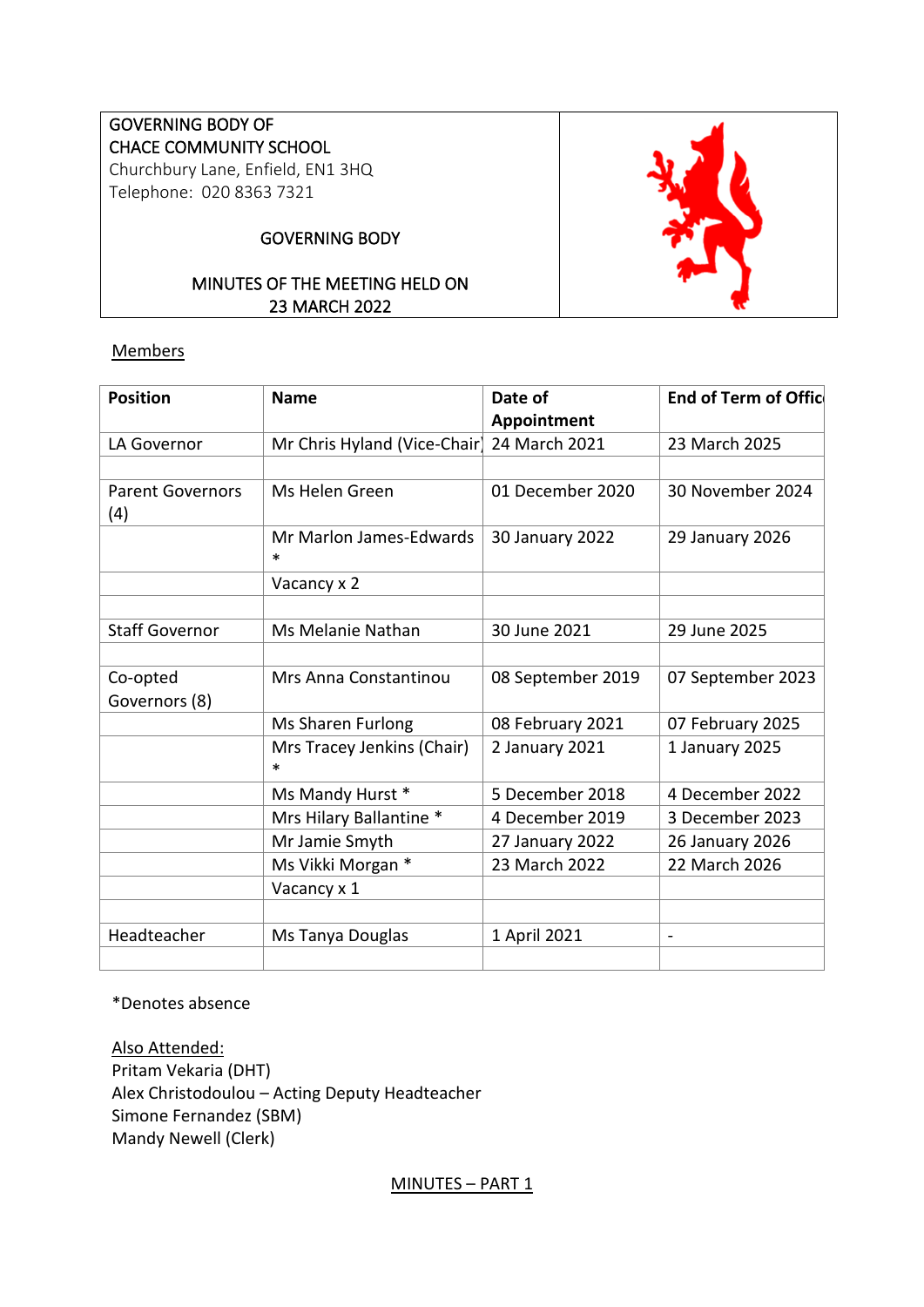*Clerks Note – in the absence of the Chair, the Vice Chair, Chris Hyland chaired the meeting.*

#### 1. **APOLOGIES FOR ABSENCE**

Apologies for absence from this meeting were received from Tracey Jenkins, Hilary Balantine, Mandy Hurst and Vikki Morgan.

**NOTED** the absence of Marlon James-Edwards.

**RESOLVED** to consent to these absences, but not the absence of Marlon James-Edwards.

# 2. **DECLARATION OF INTEREST, PECUNIARY OR OTHERWISE IN RESPECT OF ITEMS ON THE AGENDA**

Governors were given the opportunity to declare any prejudicial interest they might have in respect of items on the agenda. No declarations were made.

### 3. **MEMBERSHIP AND CONSTITUTION**

(a) Parent Governor

#### **REPORTED**

- (i) the resignation of Ayse Adil with effect from  $31<sup>st</sup>$  January 2022;
- (ii) that the term of office for Vicki Morgan had come to an end on 30 January 2022.

**NOTED** there were two vacancies.

**RESOLVED** that a Parent Governor election be arranged.

# **ACTION: HEADTEACHER**

# (b) Co-opted Governor

**REPORTED** that Mumina Wahid had resigned from 17 January 2021.

**NOTED** that Jo Mercer had resigned from 24 September 2021.

**RESOLVED** that following discussion with Vicki Morgan, the Chair, Vice Chair and Headteacher, she be appointed as Co-opted Governor with effect from 23 March 2022.

#### 4. **MINUTES AND MATTERS ARISING**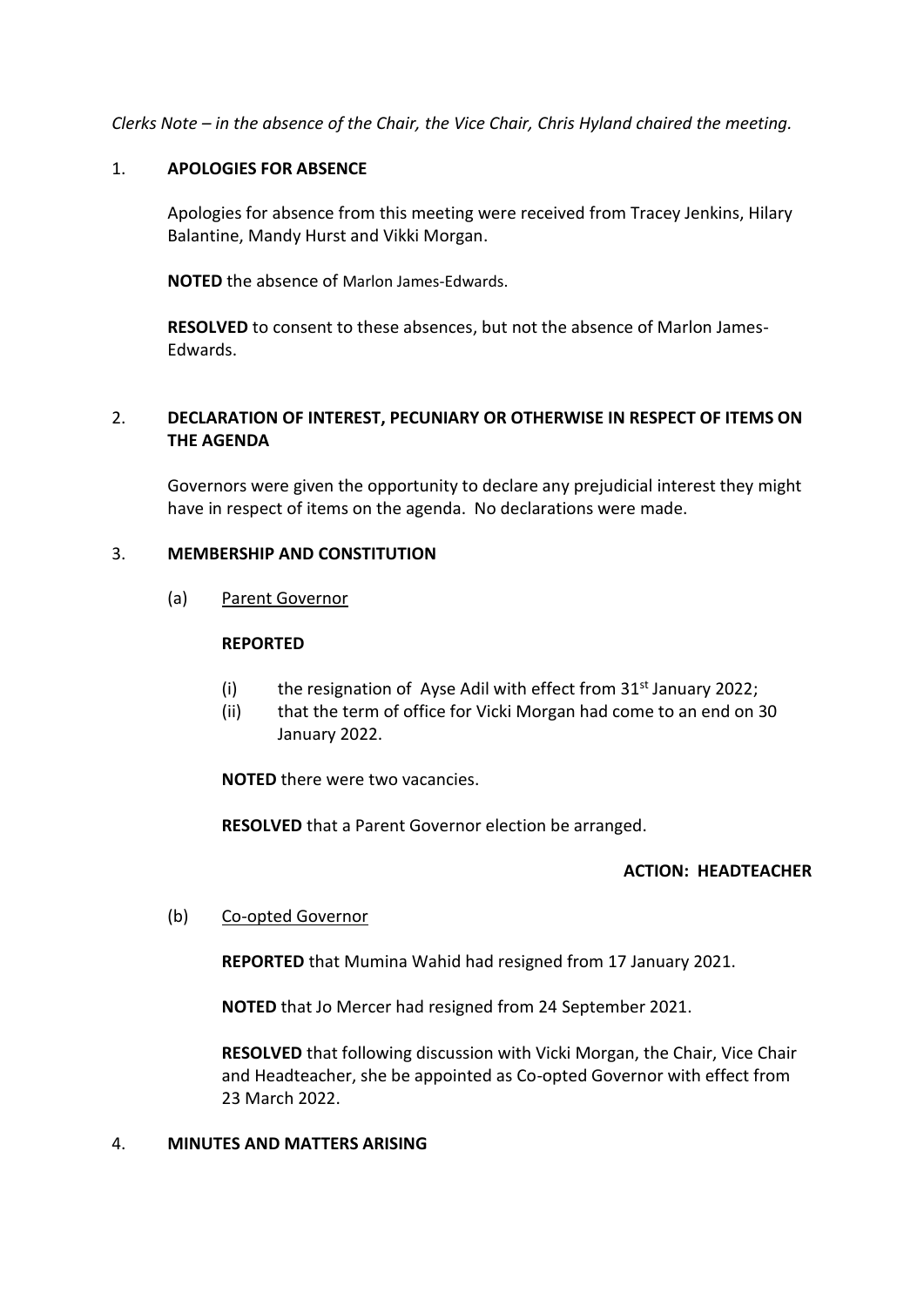The Minutes of the meeting held on 8 December 2021 were confirmed and signed by the Chair as a correct record.

**NOTED** the following matters arising:

Strategic Leadership (Minute No. 7 (a))

The Headteacher had circulated a prompt sheet to Governors for them to complete to help them in their ability to support and challenge the school. Governors were asked to bring this sheet to any meetings in the future and the importance of knowing the School well was emphasised. The Headteacher guided Governors through some of the questions and they discussed how they should be answered.

### 5. **REPORT OF THE HEADTEACHER**

**RECEIVED** the written report of the Headteacher, Ms Tanya Douglas, a copy of which is included in the Minute Book. The following matters arose from discussion of the report and in response to Governors' questions:

#### **REPORTED**

#### (a) This week at the School

The Vice Chair pointed out that it had been a busy week for the SLT. They had shortlisted candidates for the roll of DHT and had been conducting interviews. Unfortunately the Chair of Governors was suffering from Covid but had attended the interviews remotely. On top of this Ofsted had rung to say they would be visiting on Tuesday for the start of a two day inspection. The Headteacher had requested that the visit be postponed due to the circumstances this week and the pressures the School was already under with COVID absences and running the interviews. Late in the day on Monday Ofsted had agreed to postpone but it was now clear an inspection was imminent. Governors were reminded that when they came they would want to speak to members of the Governing Body, particularly chairs of committees but dependent on availability anyone might need to be ready to attend. The Vice chair emphasised the need for all Governors to have a good knowledge of the School and he warned them that an Ofsted visit could be an intense experience for a Governor. The Headteacher thanked the diligence of the staff on Monday when a visit had appeared imminent. Everyone had worked very hard and staff had been energetic and passionate. She was proud of the staff and their dedication to working on the visit, even after they knew it had been postponed and she was so pleased that everyone was pulling together to ensure the School got the outcome they wanted and deserved. Next week weekly staff briefings would commence to enable staff to reflect and ensure that key messages were put across to ensure the School received a good at the inspection.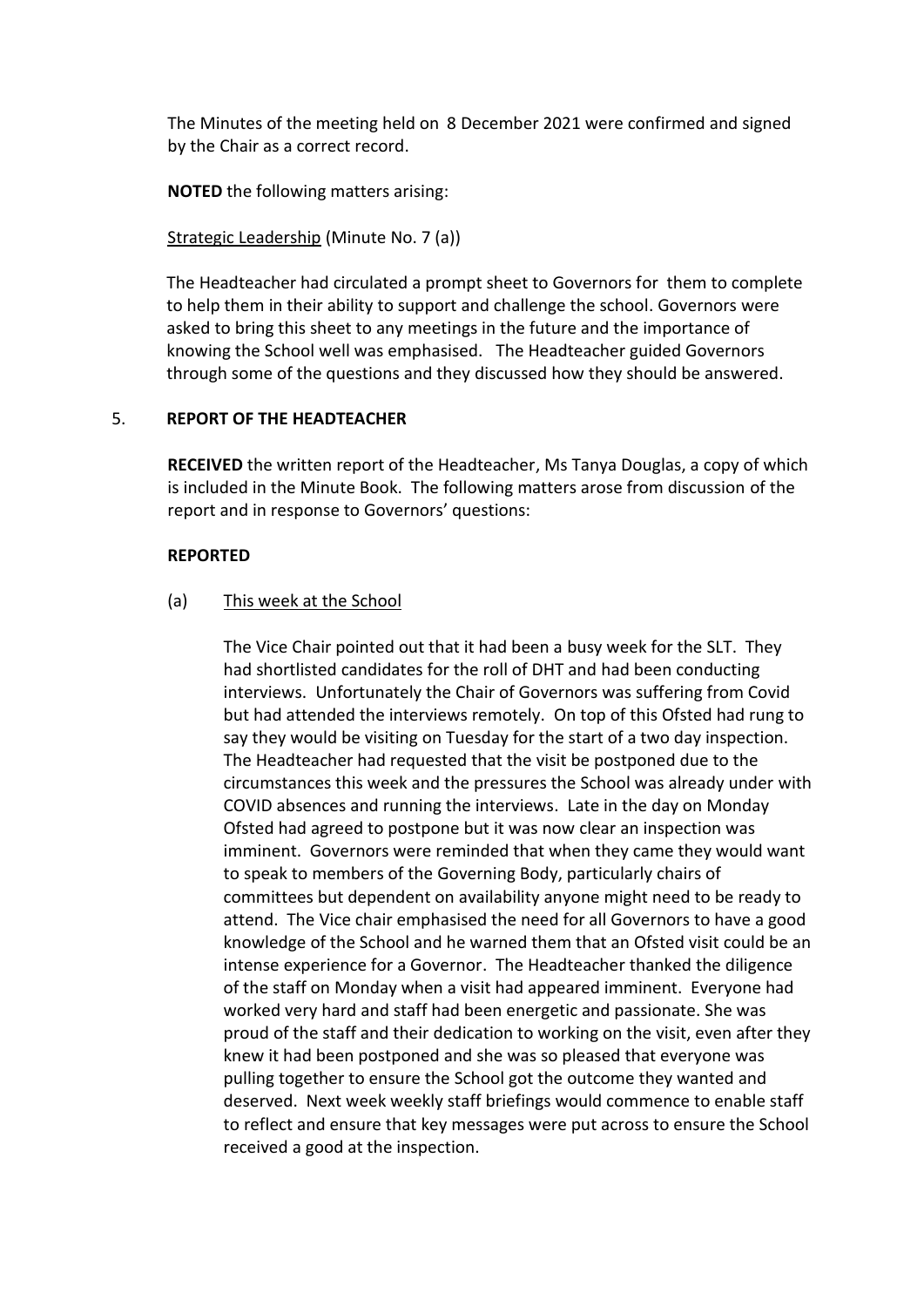### (b) Challenge Partners Review

The Headteacher explained that it had been an eventful Spring term but she was proud to report the fantastic outcome of the Challenge Partners Review in November 2021. She reminded Governors that Challenge Partners were a charity that worked to improve schools and student outcomes through collaboration, support and review. On 29/30thNovember 2021 the School was reviewed by three Senior Leaders from other schools and an Ofsted Inspector. The review included many of the elements that you would expect from an Ofsted inspection and the reviewers concluded at the end of three rigorous days that the provision was 'effective'. This was excellent news for the school and further external validation that it was indeed a good school.

### (c) Year 7

The School were recently informed of their 2022 Year 7 allocations of 171 students. Although there would be some movement, it was very possible that the Year 7 numbers would be above the current Year 7 of 133 students. This was despite there being 2000 fewer Year 6 students across the borough. The Headteacher said she was extremely proud of this achievement and all the staff that contributed to an excellent Open Event, improved marketing and all of the work that has gone into improving the local view of the school based and the improvements that had been made. To date 126 had accepted their places and work was ongoing to increase this to around 140 or above.

#### (d) Priorities

The Headteacher highlighted the priorities for next term.

- Recruitment for September readiness;
- Transition for our new intake;
- Finalising the school logo and brand;
- Continuing to reduce the deficit budget;
- Ensuring the curriculum model and timetable preparation are underway;
- Planning for improved SEMH provision for September.

#### (e) Staffing

The Headteacher highlighted the staffing information on page 2 of her report. There had been six new appointments since September and two staff had changed roles. Since Autumn 2021 four staff had resigned or their contracts had come to an end. There were currently eight vacancies. Since the report was written, Alex Christodoulou had resigned and would be taking up a role at Woodhouse in Finchley from September. Governors congratulated her and she explained that after 19 years at the School it would be a very big change for her but she was ready for the challenge. However, she hoped very much to be part of the team that helped the School to achieve a good status from Ofsted before she left. The Headteacher was delighted that a new DHT had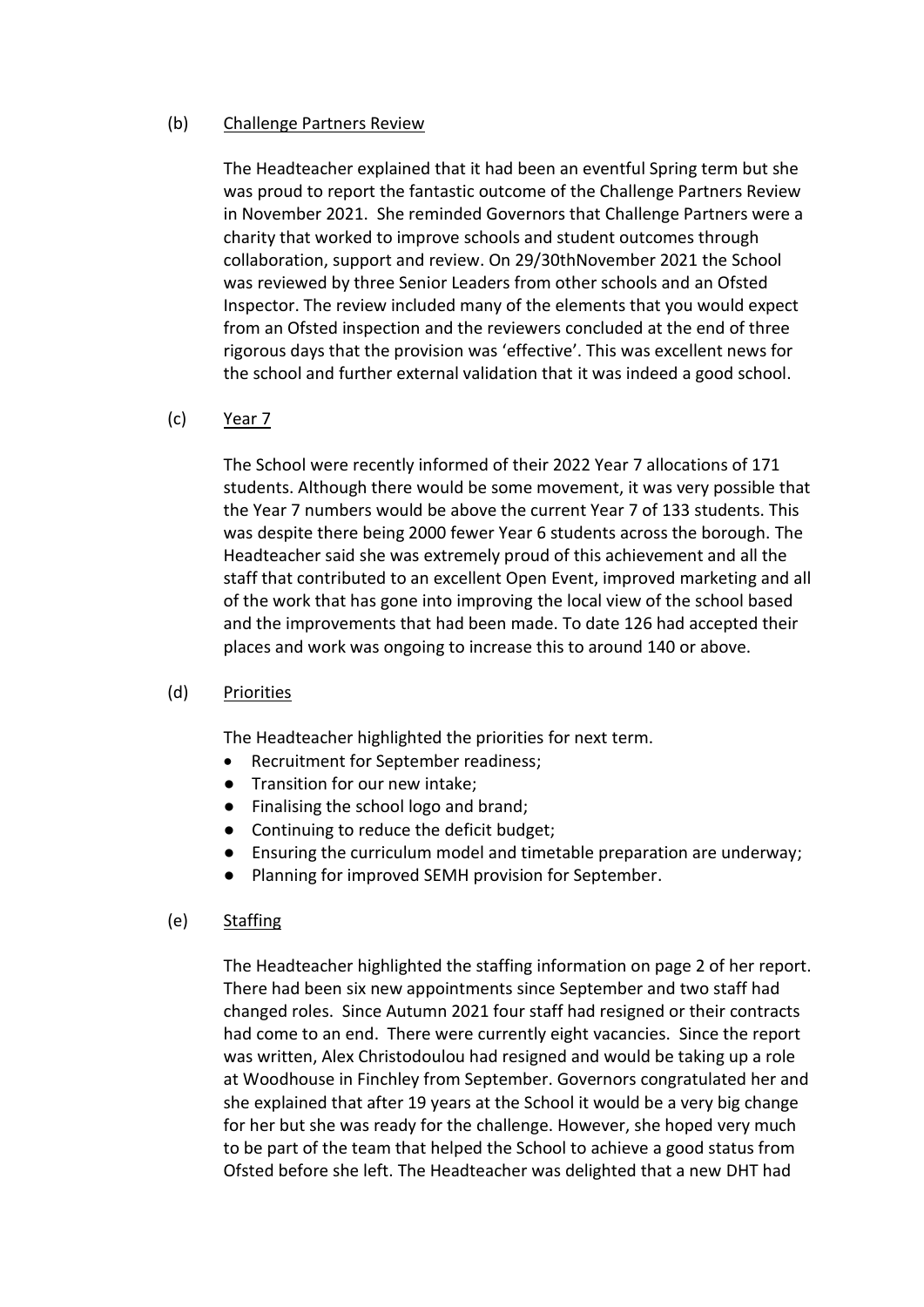been appointed yesterday who currently worked at a Chelmsford Multi Academy Trust. She had excellent qualities and was looking forward to joining Chace.

# (f)` Attendance

Pritam Vekaria explained that as a school they were continuing the trend of being above the national average with 90% whole school attendance including Post 16, however this was not good enough so they were using all the interventions starting with tutor conversations to penalty notices and court cases to ensure everything possible was being done to get students who were well enough into school consistently. The Pastoral team alongside the daily tracking that was undertaken by the attendance team was working as attendance was going up slowly. There were concerns with the overall attendance and it was still one of the key priorities, however the pandemic was still having an impact on students that had good attendance before the pandemic. The School was prioritising support and home visits, tutor calls home and meetings with Educational Welfare Officer (EWO) for Pupil Premium students where there was a trend of persistent absence. Year 11 attendance had improved, the same strategies were being used with year 9. Whilst the overall figure was not near the school target, and the Persistent Absence (PA) was high (those falling below 90% attendance), this was a national picture (approx. whole school nationally was 87%) and the School was continuing to review and see if there were any further actions that could be taken to improve both whole schools, specific key cohorts, year groups and to reduce PA.

#### (f) Leadership and Rewards

The Headteacher was proud to announce that the new Head Students and their deputies had been appointed . Approximately 500 staff and students voted in the election. They had already started in their new roles by attending School Council meetings and had joined SLT at the prospective parents meeting on the 9th March. The School Council had been meeting every three weeks since the Christmas break. Currently they were canvassing the student body for feedback about rewards, running a school logo competition with support from Ms Constantinou and preparing to raise money at the end of term for the Red Cross.

# (g) Post 16 provision

Governors attention was drawn to the information on pages 7 and 8 of the report and they noted the work that was being done to help Years 12 and 13 to improve outcomes for all.

(h) Curriculum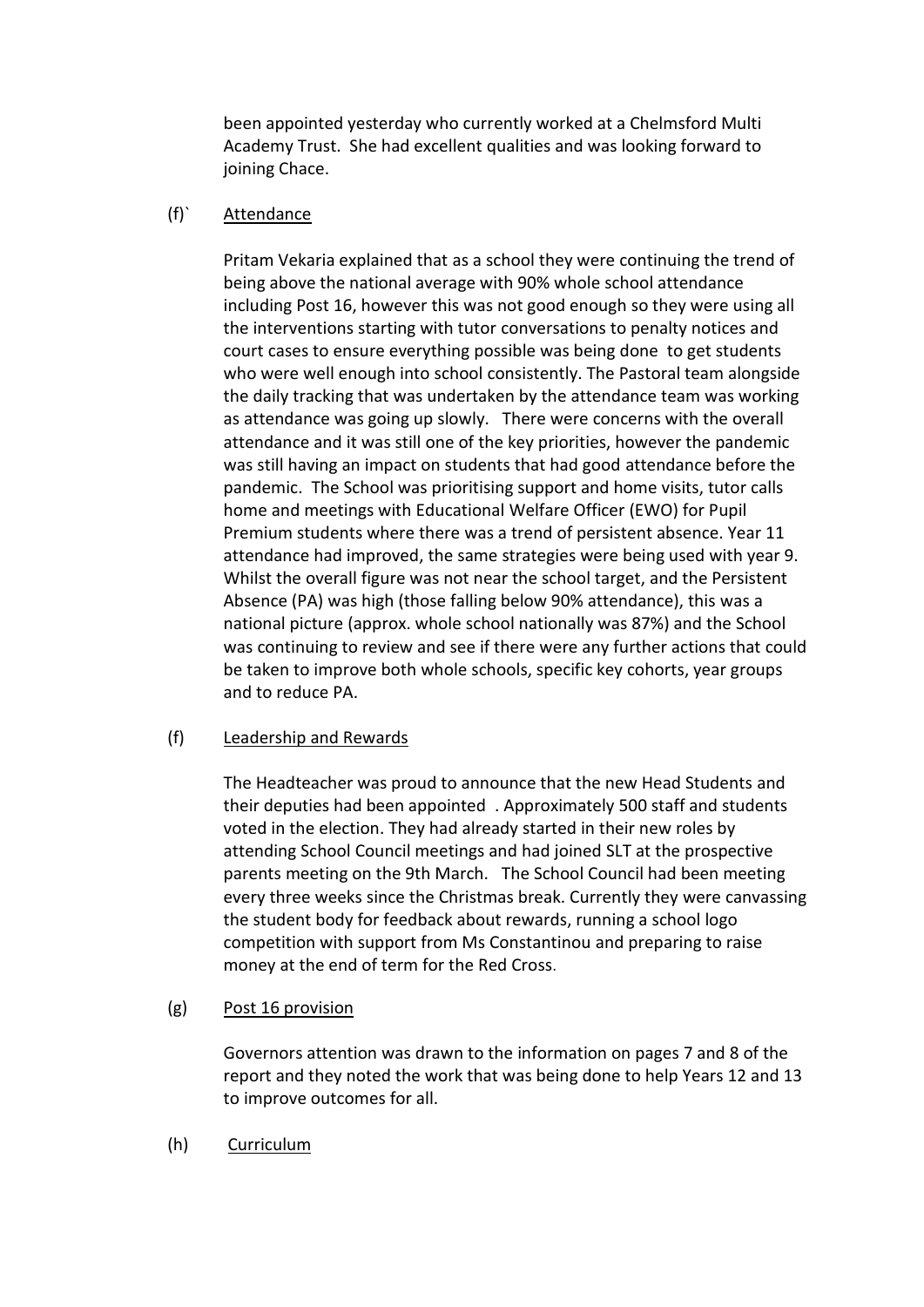Alex Christodoulou explained that following a review of the KS4 curriculum, some minor changes have been made to the this for 2022, with the view to make further changes for 2023. This was to ensure that students were following courses that were best suited to them and that would support them in achieving the best possible outcomes. The Year 9 Options process had begun and would continue to the end of term.

#### (i) Improving Outcomes

The Autumn 2 data for Progress 8 had improved on Autumn 1. The percentage grade 9-5 for Maths and English was up to 41.6% from 41.1% in Autumn 1. Subject teachers had set specific interventions with a specific focus on Pupil Premium (PP) boys. Targeted interventions were in place where necessary. Revision strategies for exams were being shared on a weekly basis via assemblies and year group google classroom. Motivational workshops were being held with 20 selected PP boys. An assembly on managing exam stress had been put in place. Some 1:1 tutoring was ongoing. Following the PPE's a virtual results assembly was held during which students received their results in the same way they would at the end of the year. Additional revision sessions had been set up during the holidays and on some Saturdays.

### (j) Catch up funding

The Head of Maths was leading on this and the Headteacher was pleased to inform Governors that the Year 7's were now receiving tutoring as they really needed to fill the gaps and understand what they missed out on in Year 6.

#### (k) School Improvement Plan

Governors' attention was drawn to the priorities under 4.7 in the report. The Vice Chair asked that Governors ensure they were familiar with these in readiness for Ofsted. He emphasised the need to be focused on the level of detail that had been provided for them. He explained that Ofsted undertook a triangulation process and spoke to the SLT, Students and Governors. He encouraged Governors to add this information into their prompt sheets. Governors discussed the lower attainment readers and the fact that the SENCO was identifying students who would benefit from the Grow Reading programme. They were being taken out of other lessons for 15 weeks. As a result of this reading ages had risen by around 9 months. Following Governor's queries, it was explained that reading was a whole school strategy. Governors were invited to ask for further information on this if they wished to do so outside of this meeting.

#### (l) Alternate Provision (AP)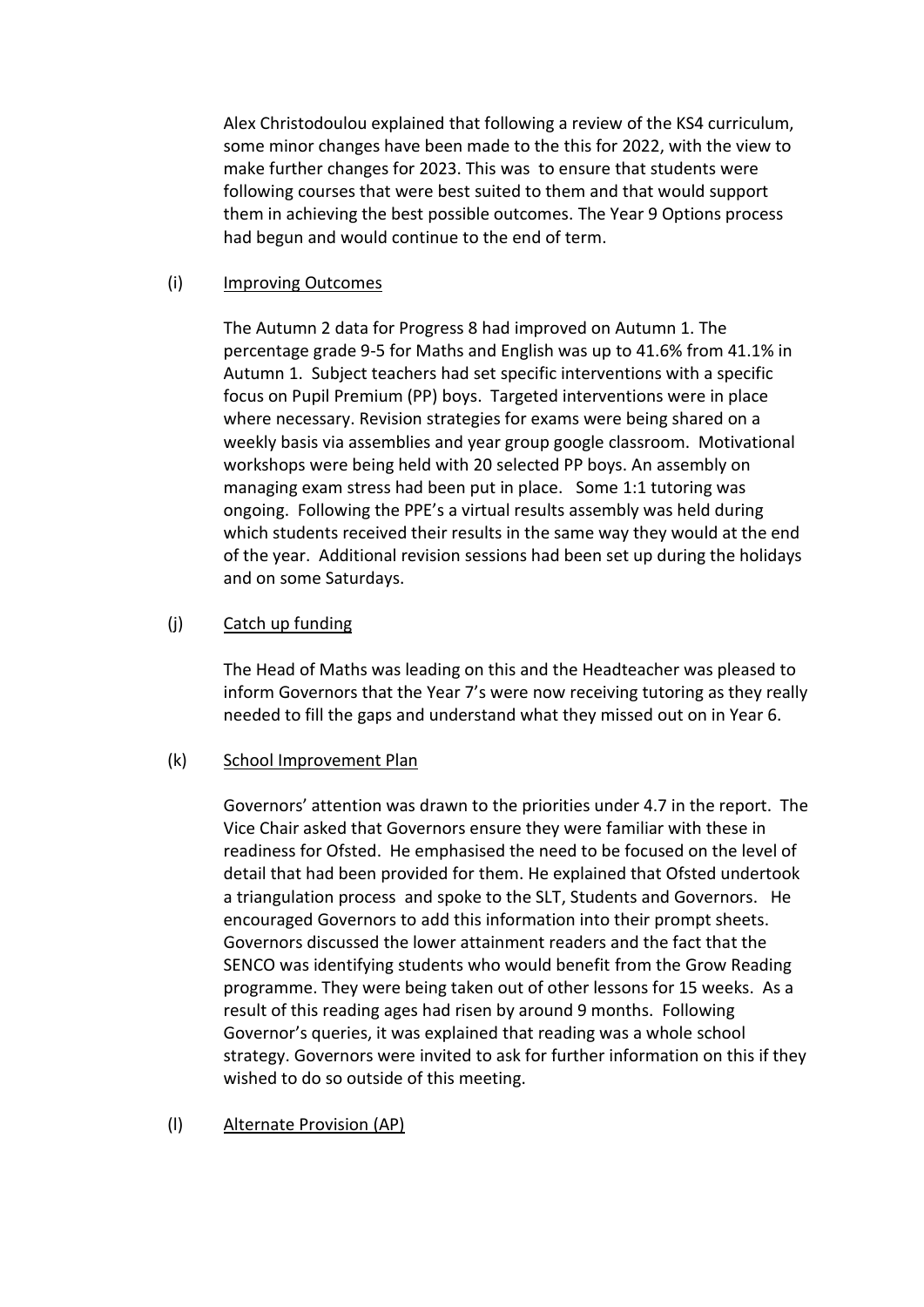Governors were reminded that for safeguarding purposes they must know when students were in AP ie at the PRU or on a managed move or at college. Following queries raised by Governors they were assured that the School undertook due diligence to check attendance for any students in AP.

#### (m) Premises

Simone Fernandez explained that the cleaning contract was moving to an external contractor and the School was working with Enfield County and Bishops Stopford to ensure the three Schools could get a contract that offered better value for money. The process had begun and prospective companies had visited the school last week. They would need go to tender so the process would take a few months and all three schools would need to agree on the contractor but it was planned that the new contract would go live by 1 September 2022.

### (n) Covid-19

The Headteacher assured Governors that staff were being supported and given the most recent and up to date guidance available. Student numbers were down due to Covid cases but the School had to respect families who did send their children in with covid as this was now allowed under Government guidelines. The Vice Chair asked if there were many staff off sick and was informed there had been but three were back with four more due back soon. A risk assessment guidance from the LA was in place. Information was provided to parents in the School bulletin. It was pointed out that moving forward there would be a need to see absence due to covid as normal sickness leave. The Headteacher considered it would be interesting to see how the new measures coming into force on 1 April would pan out.

#### (o) Pupil Pastoral Information

**REPORTED** that in the Autumn term there had been

- (i) One official written complaint;
- (ii) five Looked After Children;
- (iii) two child protection (Safeguarding) referrals to social care;
- (iv) no allegations against staff reported to the Lead Officer for Child Protection;
- (iv) thirteen reported racial incidents;
- (v) noreported serious bullying incidents;
- (vi) no significant safeguarding issue, whether to do with sexual behaviours, radicalisation or any other form of threat or risk to young people; E Safety Incidents
- (vii) 54– Fixed Term Exclusions Autumn Term. 26 male 28 female (37 individuals)

18 Fixed Term Exclusions Spring 17 male and 1 female (14 individuals)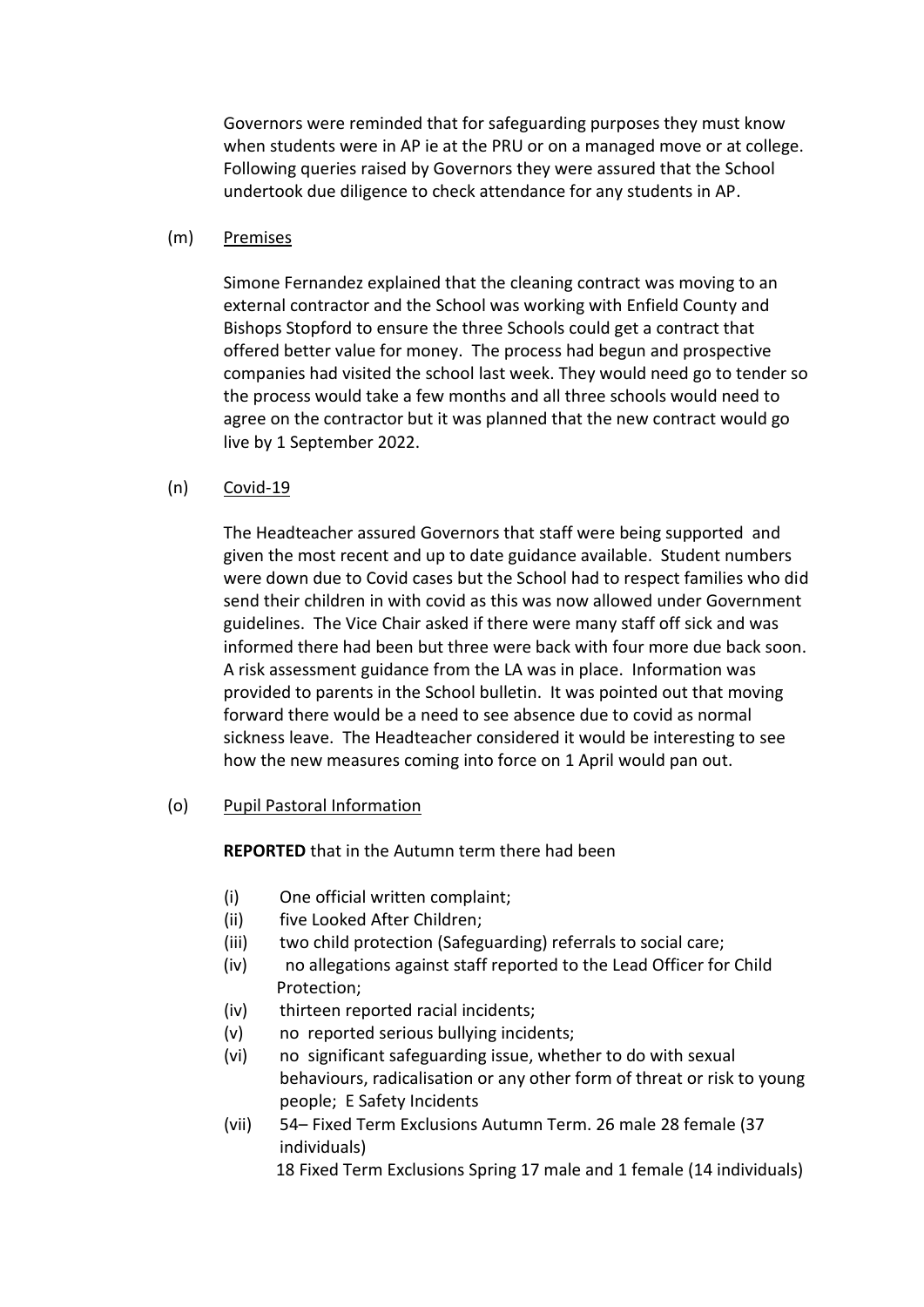- 2 Permanent Exclusions Autumn Term both female
- 1 Permanent Exclusions Spring 1 male

**NOTED** that it was hoped that exclusions would reduce moving forward. Following a query from the Vice Chair it was confirmed that the situation had calmed down during the spring term due to slight changes to the behaviour system and the support on offer There were less lesson relocations in place and the impact was being seen across the School. Managed Moves and Alternate Provision was working well for some families. The Vice Chair explained that he and Sharen Furlong had sat of the panel for three permanent exclusions that had taken place and in these cases there had been no choice but to permanently exclude. Pritam Vekaria explained that the School was moving away from the West Lea provision as they wanted this area to be another step before it came to permanent exclusion. The Timpson report published in January by the Government offered advice as to best practice and ways to ensure that once the children were in School, they stayed there. Extra layers would be put in place to help prevent exclusions and help students to be mainstream ready.

#### **ACCOUNTABILITY AND COMPLIANCE**

#### 6. **TEACHING & LEARNING**

**RECEIVED** the Minutes of the meeting of the Teaching & Learning Committee held on 2 February, a copy of which is included in the Minute Book. The following matters arose from discussion of these Minutes:

#### Assessment

**REPORTED** that the School had received advanced information on the 2022 GSCES and these should definitely be happening. In February the Government sent information on what the exams might contain and advance info had now been given to students as to what might be in the exams although in many subject areas this was vague. Melanie Nathan explained that in her lessons she had held revision sessions based around this information which had been shared with her class. They had practised large mark questions and worked on essay planning. Other subjects had been able to cross off large parts of the curriculum as they knew they would not be part of the exam and so were no longer studying them.

#### 7. **FINANCE AND PREMISES/RESOURCES**

**RECEIVED** the Minutes of the meeting of the Resources Committee held on 9 February 2022. a copy of which is included in the Minute Book. The following matters arose from discussion of these Minutes:

(a) Budget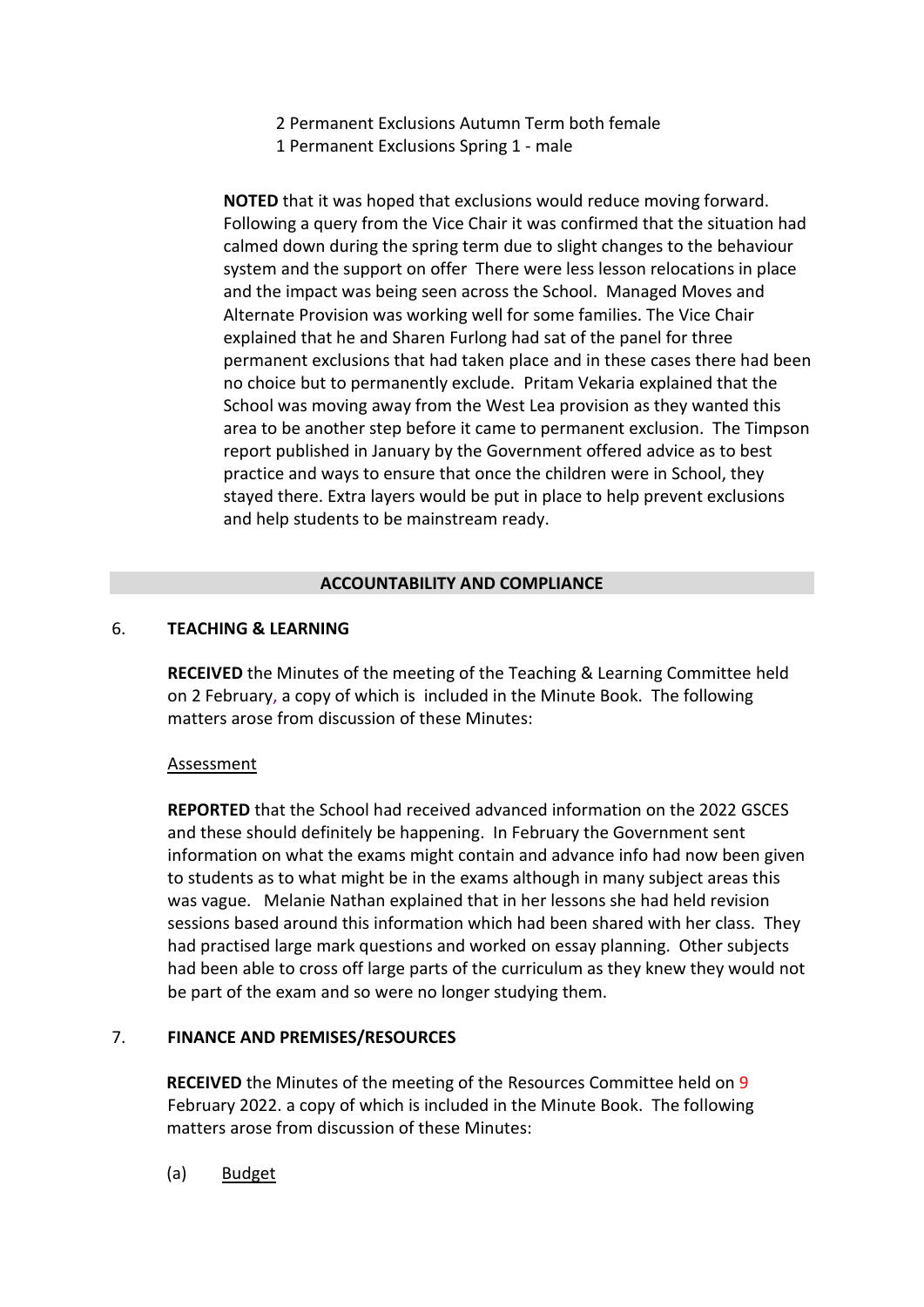**REPORTED** that the SBM explained that the third quarterly return showed an estimated £208,738 credit balance. She had attended a budget workshop and been told to allow 3% for a teachers pay rise and 2% for support staff but this had now changed to 3% across the board for five years. Due to broken ovens in the kitchen which had amounted to around £30,000 of costs, savings in this area had not been possible as had been hoped. There was an eight week lead time to replace these ovens. The SBM was pleased to let Governors know that although there were some concerns around the new budget the School was in a better place financially than this time last year. The SLT would be working on what was allocated to which part of the budget. The Vice Chair praised the restructure work on the finances that had been undertaken by the SBM and SLT. Following Governors' questions, the Headteacher stated that by 2024/25 the changes in the curriculum taking place should help the financial situation. The Vice Chair pointed out how hard it was to get an accurate five year budget plan as there were so many unknowns and in many ways he considered it was a relatively academic exercise.

(b) Gift Aid

**RESOLVED** to defer the discussion of Gift Aid to the next Resources meeting.

#### **ACTION: CLERK**

#### **RESOLVED** to ratify the following

- The third quarterly return and five year budget plan;
- SLAs;
- Updated Pay Policy;
- Pupil Premium Strategy Statement.

#### 8. **IDSR**

**RECEIVED** the IDSR, a copy of which is included in the Minute Book and available to view on GovernorHub.

**NOTED** the contents and the Vice Chair commented that was a useful document and gave a good insight into the School. It was a main go to document for Ofsted and highlighted areas around KS4, the fact the School had a broad and balanced curriculum and followed the national curriculum. Areas of weakness and strengths were highlighted and the Headteacher said she was proud of the number of areas that had seen improvements. Art was strong as was English. Areas of development were around French, geography, media studies (very small) and drama. The Teaching and Learning Committee had discussed how to work on the areas of development.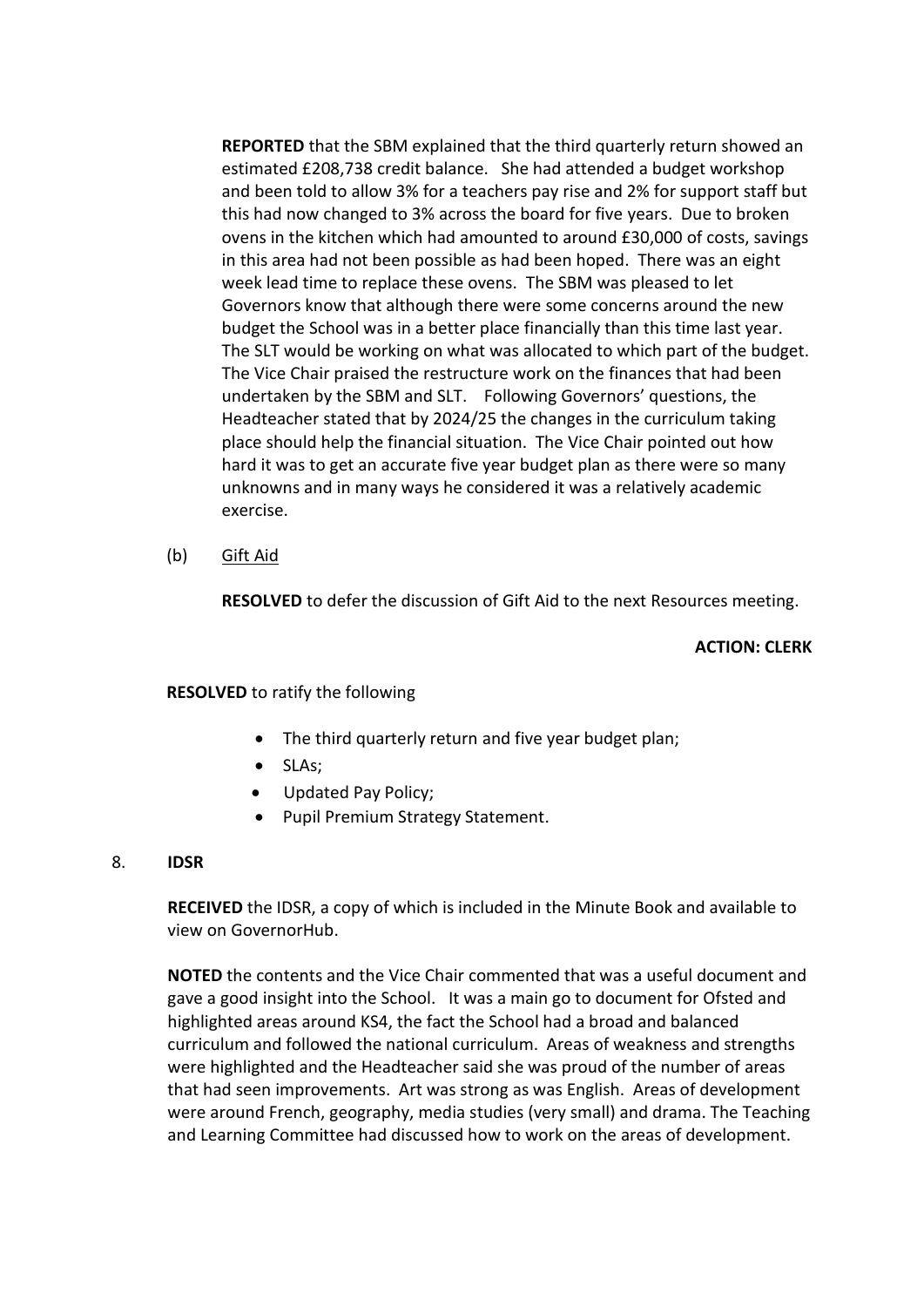#### 9. **OFSTED PROMPT QUESTIONS**

**NOTED** that Governors had received the document and the matter had been discussed earlier in the meeting. It was also determined that Governors must understand the use of Pupil Premium monies and they should be aware that relevant documents were available for them to assist with this. The Chair reiterated that Governors must complete their answers in the prompt sheet themselves rather than expect the School to provide them. Ofsted would expect Governors to be fully aware of the many aspects of the School and to be confident in answering any questions they might have.

**RESOLVED** that Governors complete their prompt sheets in readiness for Ofsted

### **ACTION: GOVERNORS**

### 10. **GOVERNOR LEARNING AND DEVELOPMENT OPPORTUNITIES**

#### **REPORTED** that

(a) Helen Green had attended a beginners course for Governors run by Matt Miller and whilst finding it valuable felt that it was slightly biased towards primary school Governors. However, the course had made her feel more confident as a Governor. She pointed out that she had not received her enrolment email or the expected follow up one.

**RESOLVED** that the Clerk look into the issues around receiving emails about training bookings.

#### **ACTION: CLERK**

- (b) Anna Constantinou had completed hot topics training and had emailed the information covered to the Headteacher and Chair;
- (c) Sharen Furlong and Melanie Nathan had attended training on the Strategic role of the Governor and found it very useful with a good balance of information for both secondary and primary Governors. It had focused on Co-opted and Parent Governors rather than Staff Governors;
- (d) the Vice Chair encouraged Governors to come into School more now that the Covid-19 restrictions were relaxing and to utilise the training they were undertaking.

**NOTED** that Governor Training could be booked via the School based booker, Simone Fernandez

<https://www.enfieldpdonline.org.uk/cpd/portal.asp>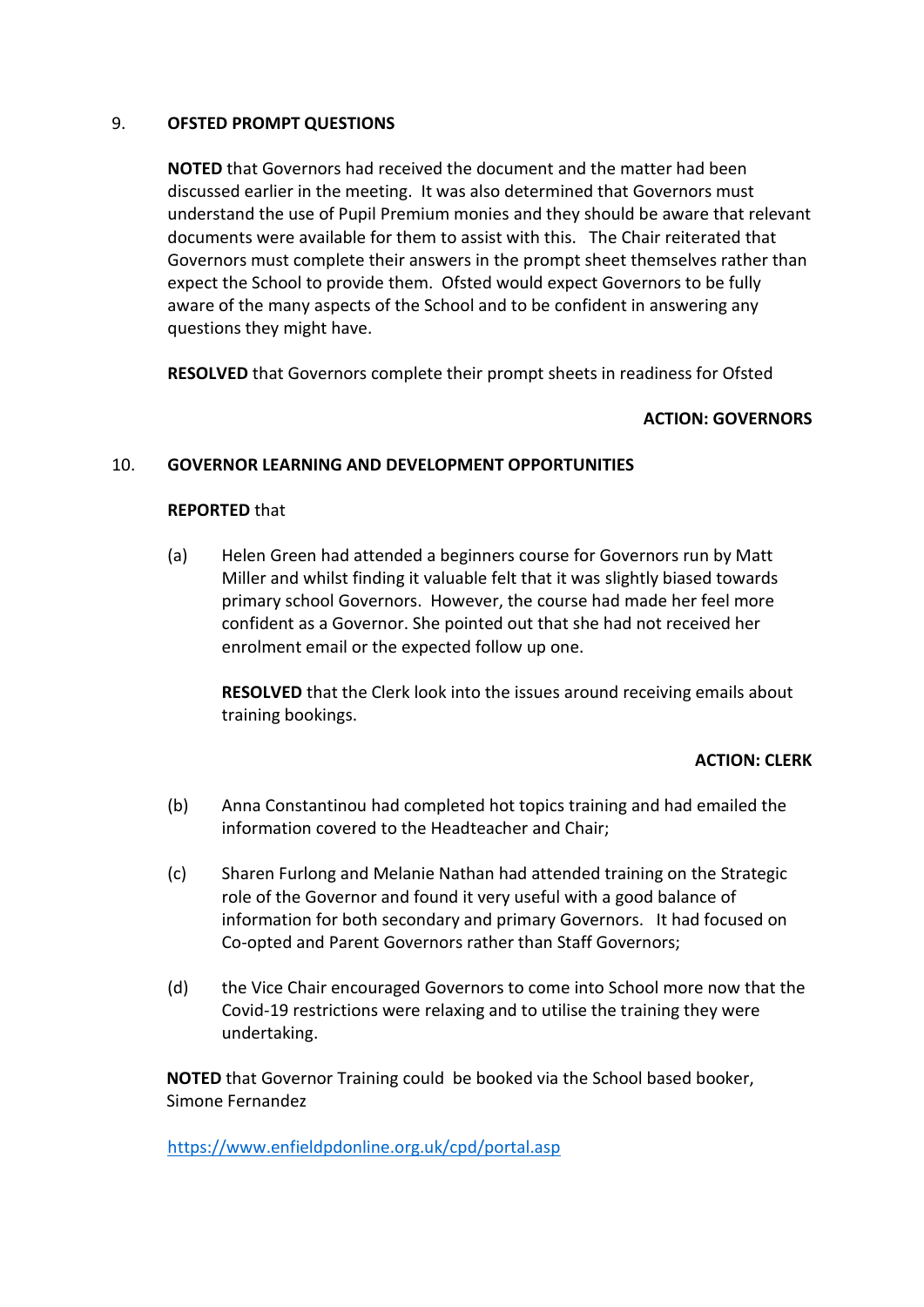#### **LOCAL AUTHORITY REFERRALS**

#### 11. **GOVERNOR SUPPORT SERVICE CLERKING SERVICE LEVEL AGREEMENT (SLA)**

**RESOLVED** to approve the Clerking SLA for 2022/23 and that the School remain with the service provided by the LA.

#### 12. **LA REFERRALS/POLICIES**

(a) Appraisal Policy

**RECEIVED** the LA model Appraisal Policy version 2021, a copy of which is included in the Minute Book.

**RESOLVED** to ratify the Policy.

(b) Pay Policy

**RECEIVED** the LA model Pay Policy version 2021.

**RESOLVED** to ratify the Policy.

#### (c) Climate Change

**NOTED** the Enfield Climate Action Network and the NGA environmental sustainability document. [https://www.nga.org.uk/Knowledge-Centre/Vision-ethos-and-strategic](https://www.nga.org.uk/Knowledge-Centre/Vision-ethos-and-strategic-direction/Environmental-sustainability-a-whole-school-approa.aspx)[direction/Environmental-sustainability-a-whole-school-approa.aspx](https://www.nga.org.uk/Knowledge-Centre/Vision-ethos-and-strategic-direction/Environmental-sustainability-a-whole-school-approa.aspx)

#### 13. **GOVERNORS' BRIEFING**

**NOTED** the information in the Governors Newsletters, Spring 2022.

#### 14. **DATES OF FUTURE MEETINGS**

**NOTED** the following meeting dates for the academic year 2021-22:

- Governing Body 29 June 2022;
- Resources: 18 May 2022;
- Teaching and Learning: 11 May 2022;
- Rapid Recovery: 8 June 2022;
- GPG: 8 June 2022;
- Discipline: 22 June 2022.

#### 15. **ITEMS TO REMAIN CONFIDENTIAL**